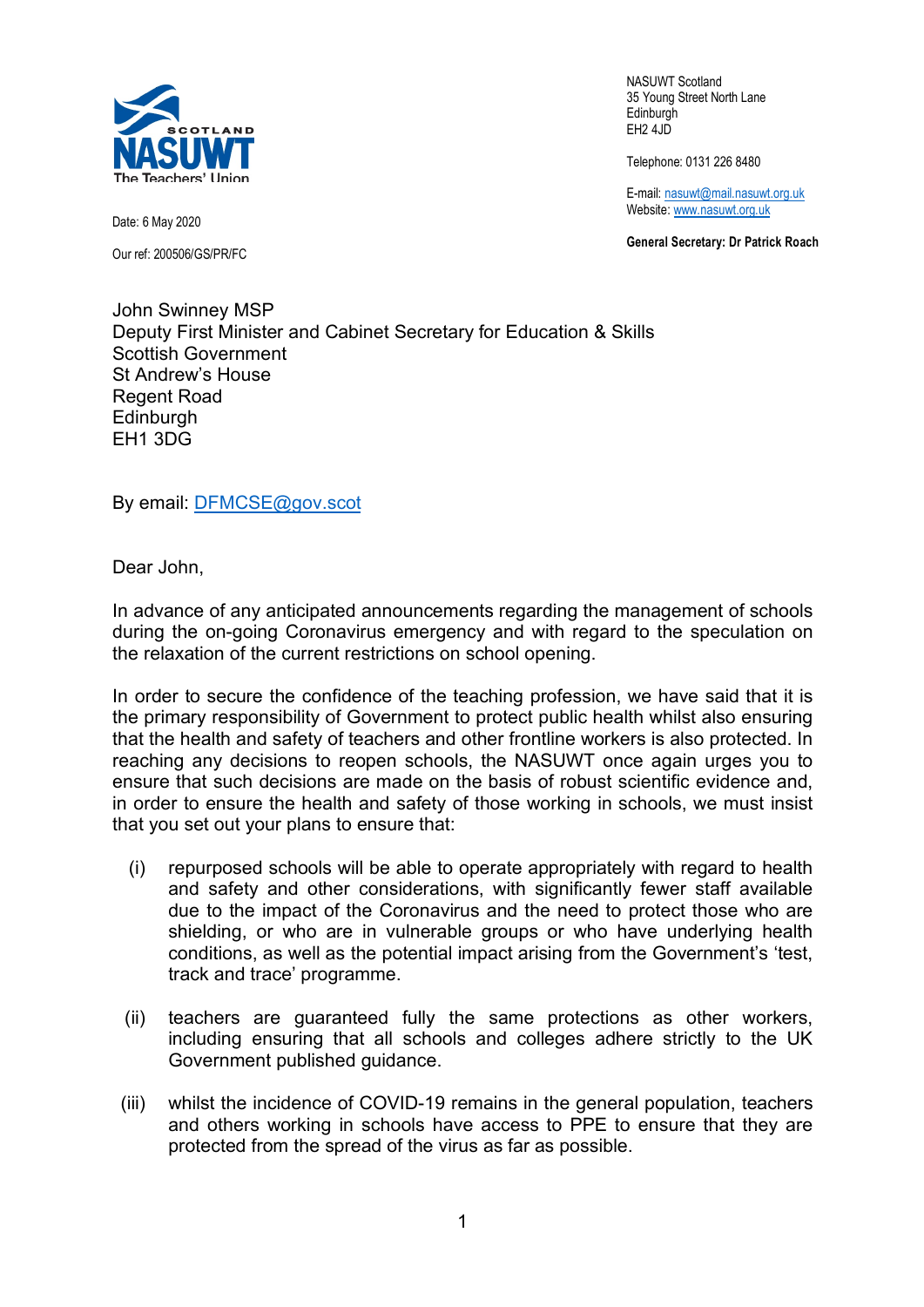- (iv) schools are organised appropriately to ensure the practice of stringent twometre social distancing.
- (v) COVID-19 risk assessments are undertaken appropriately and effectively in all settings prior to and during any phased reopening of schools, in consultation and agreement with the workforce and trade unions. In addition, your Department will need to set out its expectations in detail to ensure regular and effective cleaning and hygiene practices in schools prior to and following any reopening.

In the context of the increased speculation about the possible reopening of schools, we must also highlight to you the very serious concerns of teachers about any prospect of partially or fully reopening schools prematurely. Such speculation has given rise to deep anxiety for many teachers and parents.

Teachers are dedicated professionals who are committed to meeting the learning needs of children and young people. However, teachers cannot do this if their health and safety is put at risk or in circumstances where a teacher's health is perceived to be at risk of being compromised. The NASUWT has expressed to you previously the need for the Government to make clear, in consultation with the profession:

- the purpose for the reopening of schools;
- the priorities for reopening schools;
- a national plan for relaxing the current restrictions on the opening of schools which all schools must follow;
- what schools must do in practical terms in order to prepare for reopening.

Parents and pupils must also have time to prepare.

However, it has become increasingly clear, especially in the absence of clarity in respect of the above matters, that the suggestion by some of an arbitrary date (e.g. 1 June) for the reopening of schools is wholly premature. With the highest COVID-19 mortality rates in Europe, it is clear that Government must continue to adopt an extremely cautious approach which does not contribute to further deaths and a further intensive wave of spread of the virus in the UK.

The national COVID-19 response must remain proportionate to the on-going public health emergency and the NASUWT recognises the absolute need to maintain efforts to suppress the virus. In this context, the NASUWT is firmly of the view that changing the current restrictions on the opening of schools would be highly premature and extremely damaging.

Schools must be reopened only when it is safe to do so. In view of the continued and pressing public health challenges and the considerable task that will be required to ensure that every school is ready to admit increased numbers of children and adults into safe learning and working environments, the NASUWT urges you to act to end speculation on the reopening of schools beyond the current restrictions prior to September 2020.